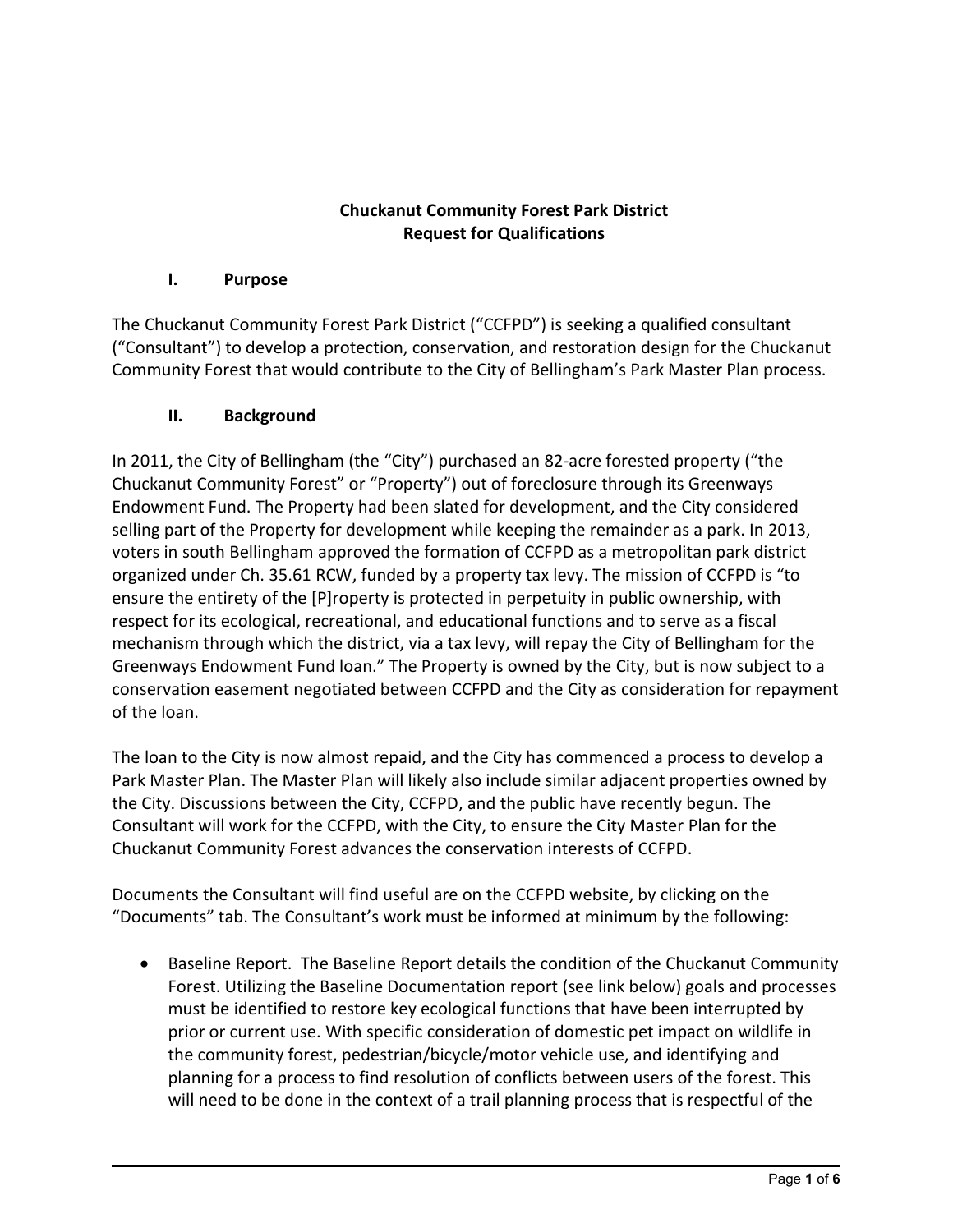goals and objectives of the conservation easement and the mission of the park district. Trail planning especially for secondary trails and elevated walkways is critical to this outcome. Construction of over wetland walk ways must be considered. Developing strategies to overcome the cost barriers is a critical issue that will need to be addressed.

Consideration must be given to fulfillment of the final goals set by the steering committee for the Master Planning process for CCF and the larger planning area for the project (some adjacent properties with ownership by the City and some with already existing conservation easements managed by other entities (the Whatcom Land Trust)

https://www.chuckanutcommunityforest.com//files/CCF-Baseline-Documentation-Report-Final-5-8-17.pdf

- The interlocal agreement between the City and CCFPD governs the two entities' relationship: https://www.chuckanutcommunityforest.com/wpcontent/uploads/2014/01/Interlocal-Agreement-signed-1-3-2014.pdf
- The Conservation Easement between CCFPD and the City. The Conservation Easement specifies the currently-allowed and disallowed uses (note that this may be amended through the Master Plan process). The Conservation Easement contains the following purpose statement:

The intent of the Grantor and Grantee and the purpose of this Conservation Easement are to assure that the natural features, functions and values of the Property are protected in perpetuity including the existing wetlands, forest, wildlife habitat, wildlife habitat corridors, and other features of ecological significance; while also allowing for the recreational, educational, and scientific uses named in Section IV. The uses allowed pursuant to Section IV shall be sited, designed, maintained, and operated so as to minimize the impact to the natural attributes of the Property.

For the Conservation Easement, the CCFPD Board adopted the following additional policy objective at its June 23, 2021 meeting:

To better achieve the purpose of the Park District and the perpetual preservation of the Chuckanut Community Forest, revise section 4.1, subsections a through s of the Conservation Easement to allow only trails, including bridges and boardwalks, signage, benches and plaques. To encourage a review of the existing land trust easement on adjacent property to give the two easements consistency.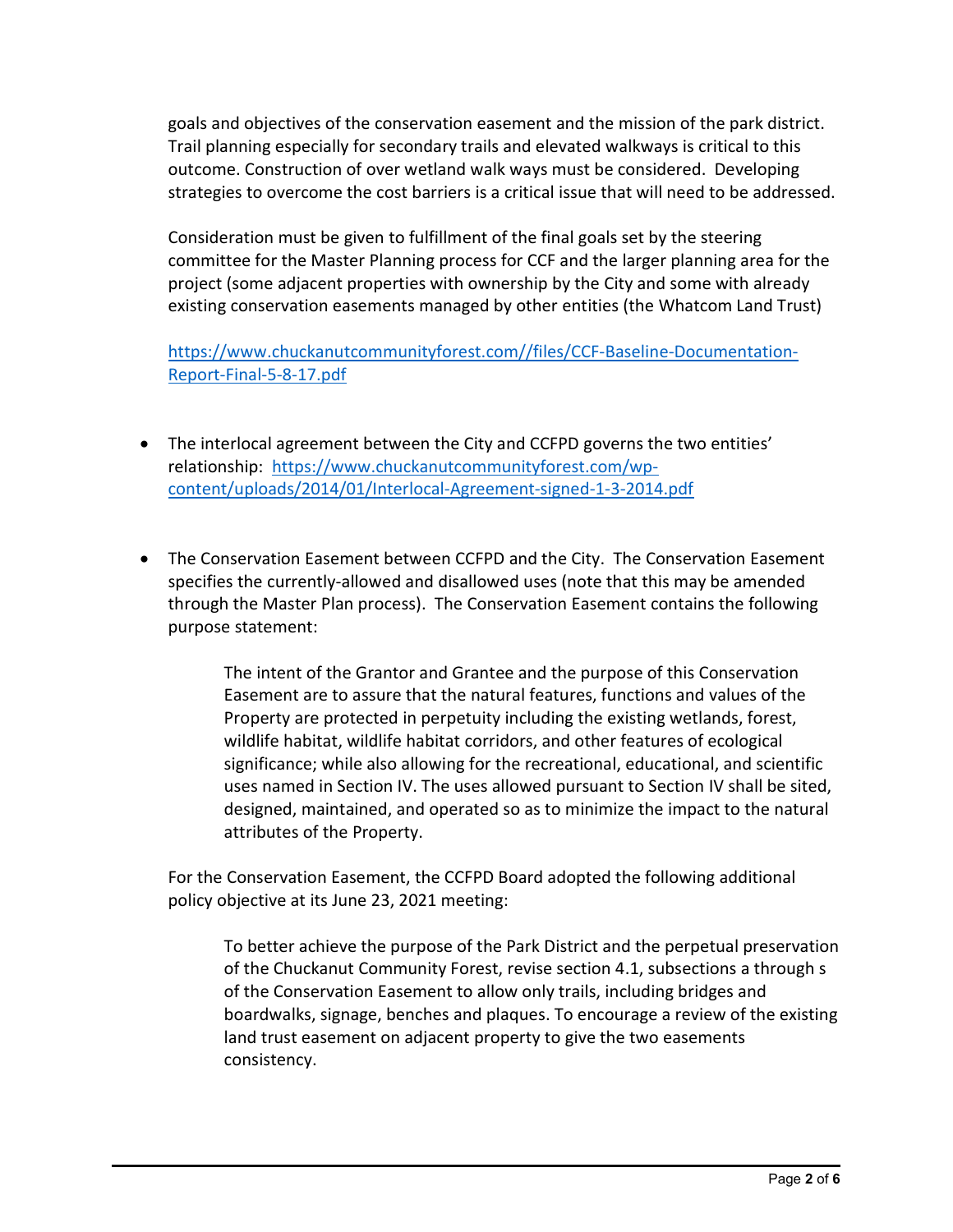https://www.chuckanutcommunityforest.com/wpcontent/uploads/2014/01/Conservation-Easement-RECORDED-1-6-2014.pdf

- Resolution No. 16 adopted by the CCFPD Board. Resolution No. 16 describes CCFPD's restoration priorities. Restoration priorities include:
	- $\circ$  remove, realign, narrow trails, and add boardwalks. Remove invasive species and restore vegetation.
	- o Benefits:
		- Improve natural conditions, add three-dimensional volume through added vegetation.
		- Increased vegetation filters noise and improves soundscape;
		- Improve wildlife habit by adding vegetation for cover and structure for animals;
		- Restore soil porosity;
		- Increase sense of solitude by filling in open spaces between different trails;
		- Deter visitors from removed trails;
		- Protect wetlands areas by adding boardwalks (preventing people from walking around wet spaces and compacting soils), which also aids hydrologic connection.

https://www.chuckanutcommunityforest.com/wpcontent/uploads/2020/11/Resolution\_16\_Restoration\_Priorities\_October2020-1.pdf

- Chuckanut Community Forest Master Plan Outline (3-22-21 Draft CCFPD)
- Hundred Acre Woods Master Plan Outline (10-22-21 Draft City of Bellingham). The following link describes the Master Plan process and contains more information: https://cob.org/project/chuckanut-comunity-forest-master-plan

#### III. Scope of Services and Compensation

A. The Consultant must be familiar or must familiarize themselves with the Chuckanut Community Forest. The Consultant will work with the Board of Commissioners of CCFPD and its attorney to develop and advance CCFPD's goals for protecting and restoring the natural features and ecological functions and values of the Chuckanut Community Forest, and will meet with staff in the City parks department regularly throughout the Master Plan process. The Consultant will advise the Board through the Master Plan process. The tasks of most concern to the Board at the outset of the Master Plan process are: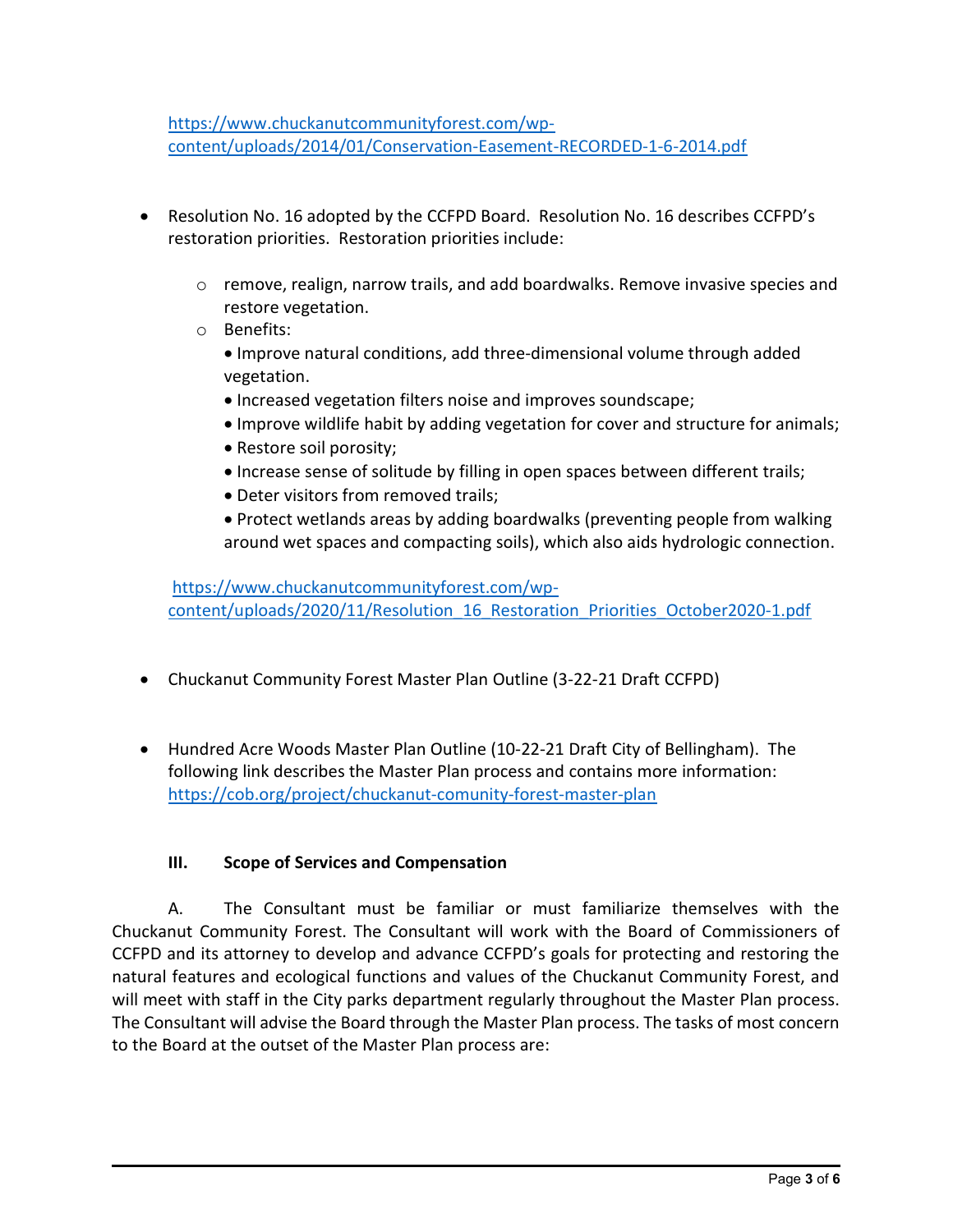1. Utilizing the Baseline Documentation report, identify goals and processes to restore key ecological functions that have been interrupted by prior or current use.

2. Finding a way to resolve conflicts between different users of the Chuckanut Community Forest. Specific conflicts include between walkers/runners and bicycles and motorpowered vehicles, and the impacts of pets on wildlife and other forest users.

3. Planning trails that are respectful of the goals and objectives of the conservation easement and CCFPD's mission, especially for secondary trails and elevated walkways.

4. Considering how to balance the need to protect and restore wetlands with the public's desire to walk to and through them, especially as costs of mitigation, monitoring, and construction of walkways may be significant.

5. Ensuring CCFPD's restoration goals are met. Such restoration goals are described in Resolution No. 16 and include removing and/or realigning narrow trails, adding boardwalks where needed to protect wetlands, removing invasive species, and restoring native vegetation.

 B. The Consultant is considered an independent contractor who shall at all times carry out all services as an independent contractor and shall never represent or construe its status to be that of an employee of CCFPD, nor shall the Consultant be eligible for any employee benefits.

C. CCFPD has budgeted up to a maximum not to exceed amount of thirty thousand dollars (\$30,000.00) for compensation for the chosen Consultant.

D. The Consultant will begin work immediately upon being selected, and will continue to work until the Master Plan process for Chuckanut Community Forest is complete.

#### IV. Instructions to Applicants

A. All applicant materials should be sent to:

Chuckanut Community Forest Park District P.O. Box 4283 Bellingham, WA 98227

B. All materials must be in a sealed envelope and clearly marked in the upper left corner "RFQ – Park Master Plan Consultant."

C. All application materials must be received by 5:00 PM, November 8th, 2021. An original and six (6) copies of the materials must be presented. No faxed, e-mailed, or telephone will be accepted.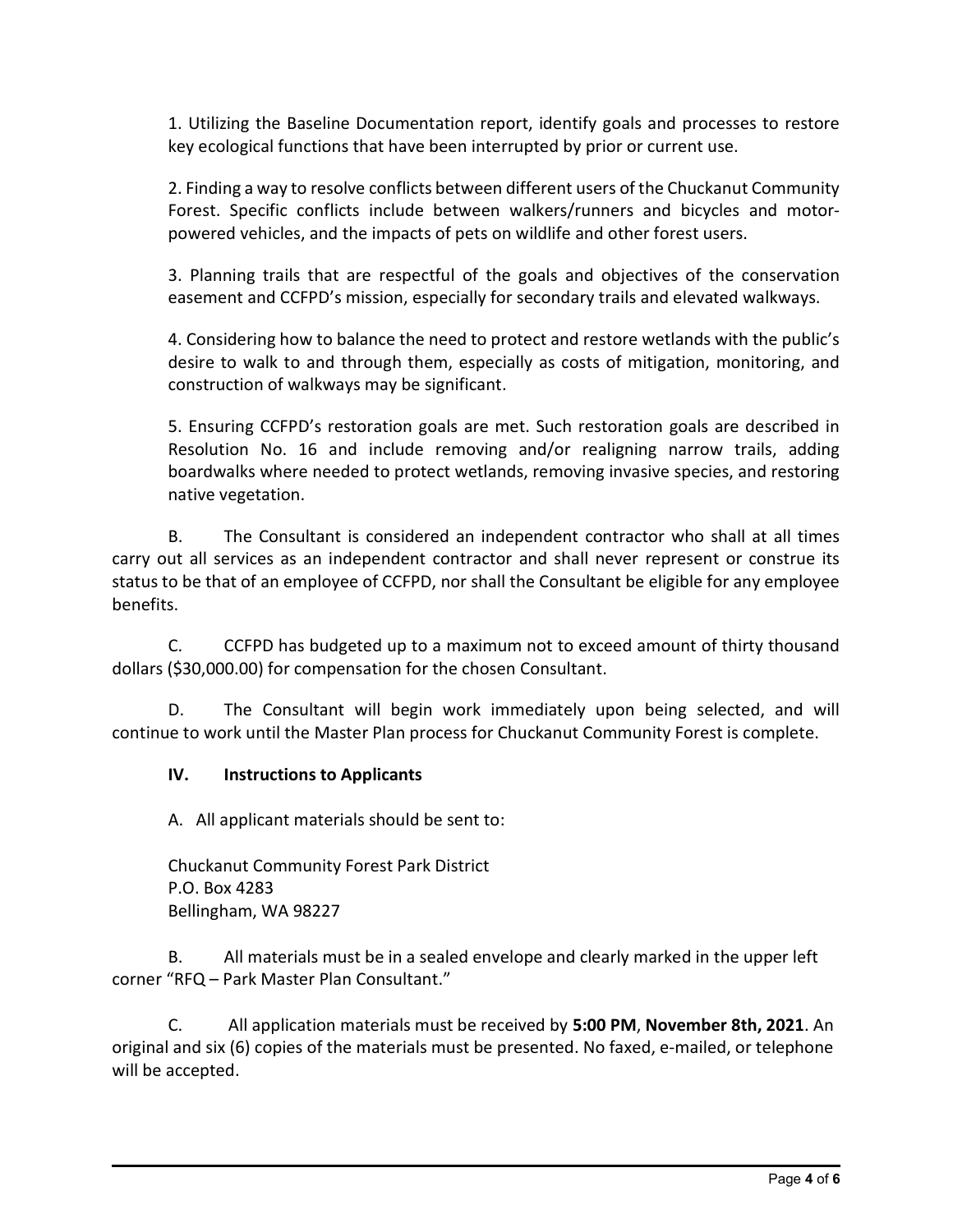D. Materials should be prepared simply and economically, providing a straight forward, concise description of the Applicant's capability to satisfy the requirements of the request. Response materials are not anticipated to exceed twelve (12) pages including addenda and attachments. Special bindings, color displays, and promotional materials are not desired. Emphasis should be on completeness, conciseness, and clarity of content.

E. The Consultant position will remain open until filled. Applications will be considered at the CCFPD Board meeting on November 10th, 2021.

# V. Required Application Content

A. A statement of how CCFPD will be billed for the applicant's services, if chosen, and the estimated costs of such services.

B. A resume or curriculum vitae for the applicant who will perform the services or who will supervise the provision of the services by others.

C. Detailed information about each individual's experience in providing similar services, including the information about park planning, conservation management, etc.

D. A concise statement of why the applicant is particularly well suited to perform the scope of work identified herein.

E. A statement regarding whether any person to provide services under contract has ever been disciplined by any professional association. If so, provide more detailed information.

F. A statement regarding whether any applicant or employee thereof has or could reasonably be anticipated to have any conflict of interest with CCFPD and, if so, how the conflict will be addressed.

G. A statement of how the workload of the applicant for providing CCFPD services will be accommodated and what kind of priority it will be given in relationship to other contracts and obligations.

H. A minimum of two (2) references.

# V. Selection Criteria

The selection of a consultant will be based upon the ability of the applicant to best meet the requirements of this RFQ. In its evaluation process, CCFPD will consider the reputation(s) and qualifications of the specific individual(s) proposed for assignment to act as Consultant, including the applicant's history of successfully fulfilling contracts of this type, experience in similar work, and ability and history of meeting deadlines. CCFPD will also consider the completeness of the written materials and the competitiveness of any fee structure proposed.